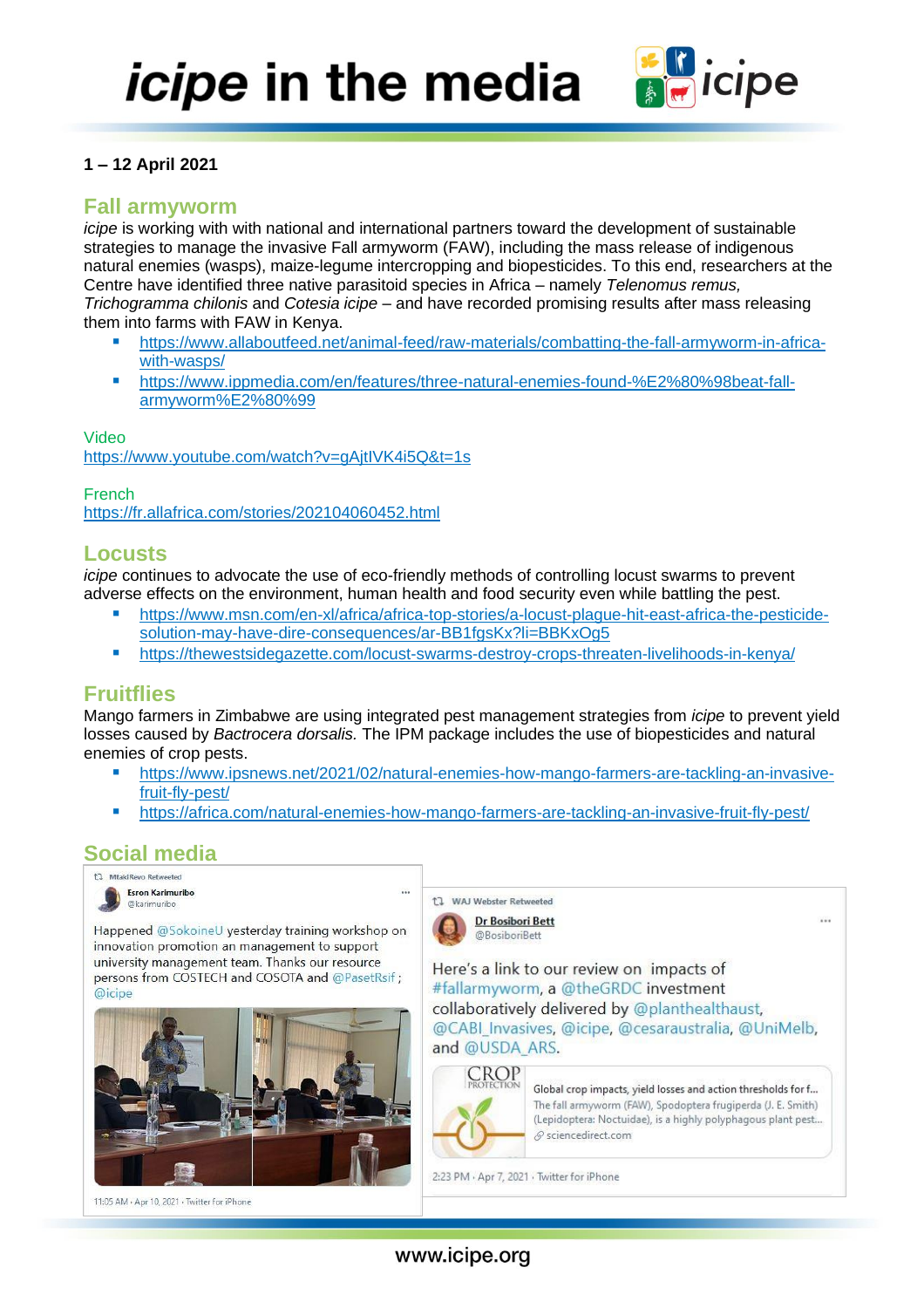17 Animalworldfoundation Retweeted

Zoonoses & EID @ZoonoticDisease

Knowledge of #tick vectors of #zoonotic pathogens: key to understanding their transmission

Our latest collaborative paper:

dx.doi.org/10.1111/tbed.1...

@chiffchicharito @icipe @UPTuks @livuni ives @ilri @zoonoticdisease @zelsprogramme @daad\_germany

### #cchf #rickettsia #OneHealth



11:59 AM - Dec 11, 2020 - TweetDeck

#### 17 Linda Bih Retweeted

 $\mathbf{C}_{\mathbf{e}_0}$ PASET Regional Scholarship & Innovation Fund-RSIF @PasetRsi

New #Research: We congratulate #RSIF PhD student @jorim\_obila of @uonbi #Kenya with his peer reviewed journal publication on perovskite solar cells. Learn more here: pubs.rsc.org/en/content/art...

@icipe @WBG\_Education @OsiruM @EnergyMinK #PASET #Innovation #Energy #Renewables #SDG



Please like and follow our social media pages: Facebook: @icipe.insects Twitter: @icipe YouTube: https://www.youtube.com/user/icipe LinkedIn: https://www.linkedin.com/company/icipe/



### Here is the correct **&** link to watch @plantvillage collaboration with @icipe in releasing parasitoids in Bungoma and Busia maize fields to curb fall armyworm.



Parasitoid release to curb fall armyworm. PlantVillage in collaboration with icipe have released parasitoids in Bungoma and Busia maize fields in the effort t... & youtube.com

10:30 PM · Apr 1, 2021 from Busia, Kenya · Twitter for Android

t] kipkoech mitei Rober Retweeted **Matayian** @POPplaylist

Replying to @DavidNdii @MiteiRober and @Makiadi\_

@icipe has an insfeed program where you rear pigs/poultry and at the same time grow some insects that the pics and poultry feed on!

2:17 PM · Apr 10, 2021 · Twitter for iPhone

t] Carolina Gachuhi Retweeted



@JLBLti, a @THRiVEDELTAS, @icipe and @DiscoverJKUAT Postdoctoral Research Fellow impressed @ILRI #CapDevChallenge judges with his captivating pitch, delivered right from the field. He won first place under the partners' category and says preparation was key to his success.



8:18 AM · Apr 13, 2021 · Twitter Web App

 $\cdots$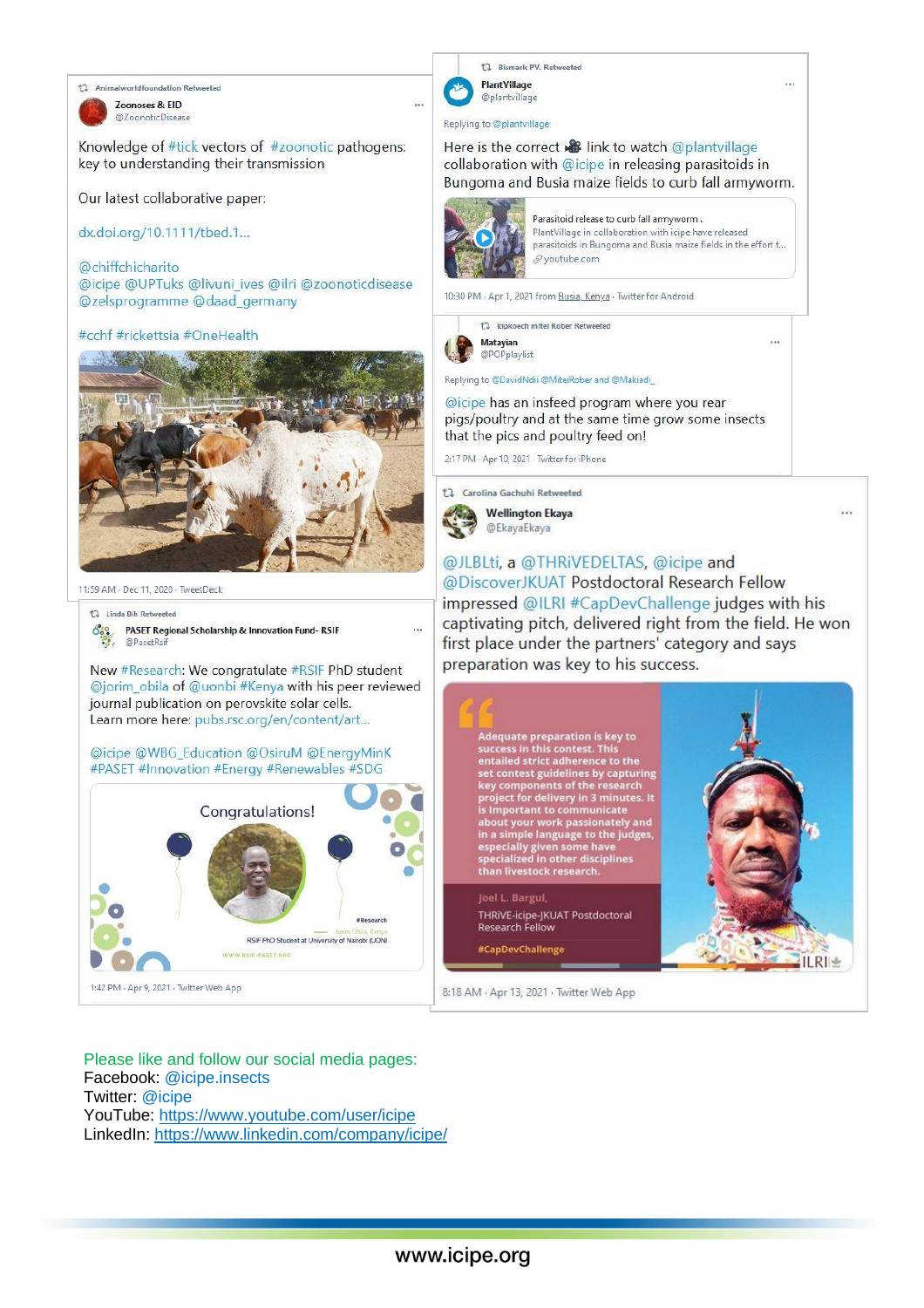# **Quarter 1 Media Report**

Between 1 January and 31 March 2021, *icipe* had 179 mentions in media articles, an increase of 25% from the previous period. The potential reach of this coverage was 840 million people; an increase of 150%.

On social media, the Centre had 1,600 mentions with a potential reach of 9.9 million people. Most of these mentions were on Twitter (1,300).

The Advertising Value Equivalency (AVE) of this coverage was USD 21 million for editorial mentions and USD 999,000 for social media.

| <b>Media</b><br><b>Channel</b> | <b>Mentions</b> | <b>Potential</b><br>Reach | <b>AVE (\$)</b> |
|--------------------------------|-----------------|---------------------------|-----------------|
| Editorial                      | 179             | 840M                      | 21M             |
| Social                         | 1.6K            | 9.9M                      | 999K            |

The most popular articles were on food security and agricultural development, locust control, and Fall armyworm control.

On social media, the top Tweets were on the *icipe* and Boris Mints Institute's celebration of the 2020 Food Planet Prize winners, which included a webinar in which the DG was one of the panelists. 'Breakthrough in Fall armyworm control' was also a popular topic.

| Top Articles - Jan 1, 2021 - Mar 31, 2021                                                                                                       |                                                                                         |  |  |  |
|-------------------------------------------------------------------------------------------------------------------------------------------------|-----------------------------------------------------------------------------------------|--|--|--|
| Twitter   Mar 28                                                                                                                                | Twitter   Feb 22                                                                        |  |  |  |
| The Boris Mints Institute, following its vision of finding strategic policy<br>solutions for global challenges, has partnered with ICIPE in pro | ICIPE researchers make breakthrough in fall armyworm control<br>https://t.co/geOHze5srQ |  |  |  |
| Reach 488k<br>• Neutral                                                                                                                         | Reach 345k · Neutral                                                                    |  |  |  |

'Springer', 'AllAfrica.com', and 'Modern Ghana' accounted for 30% of the editorial mentions among the 25 highest publications. The most common keyphrases were 'farmers', '*ícipe*' and 'pesticides'. These three accounted for 13% of the mentions across the top 25 publications. On social media, the common keyphrases were 'application', 'project' and 'interconnected world'. The wordclouds below shows the other keyphrases.

#### **Editorial keyphrases Social media keyphrase**bioinformatics internship mango trees farmer intervention indigenous natural enemies interconnected world **Virtual classrooms** pesticides production application farmers percent ICIPE course call project journey vaccination inequality parasitoids mango production **Next Generation Sequencing Bioinformatics** livelihoods of fruit growers